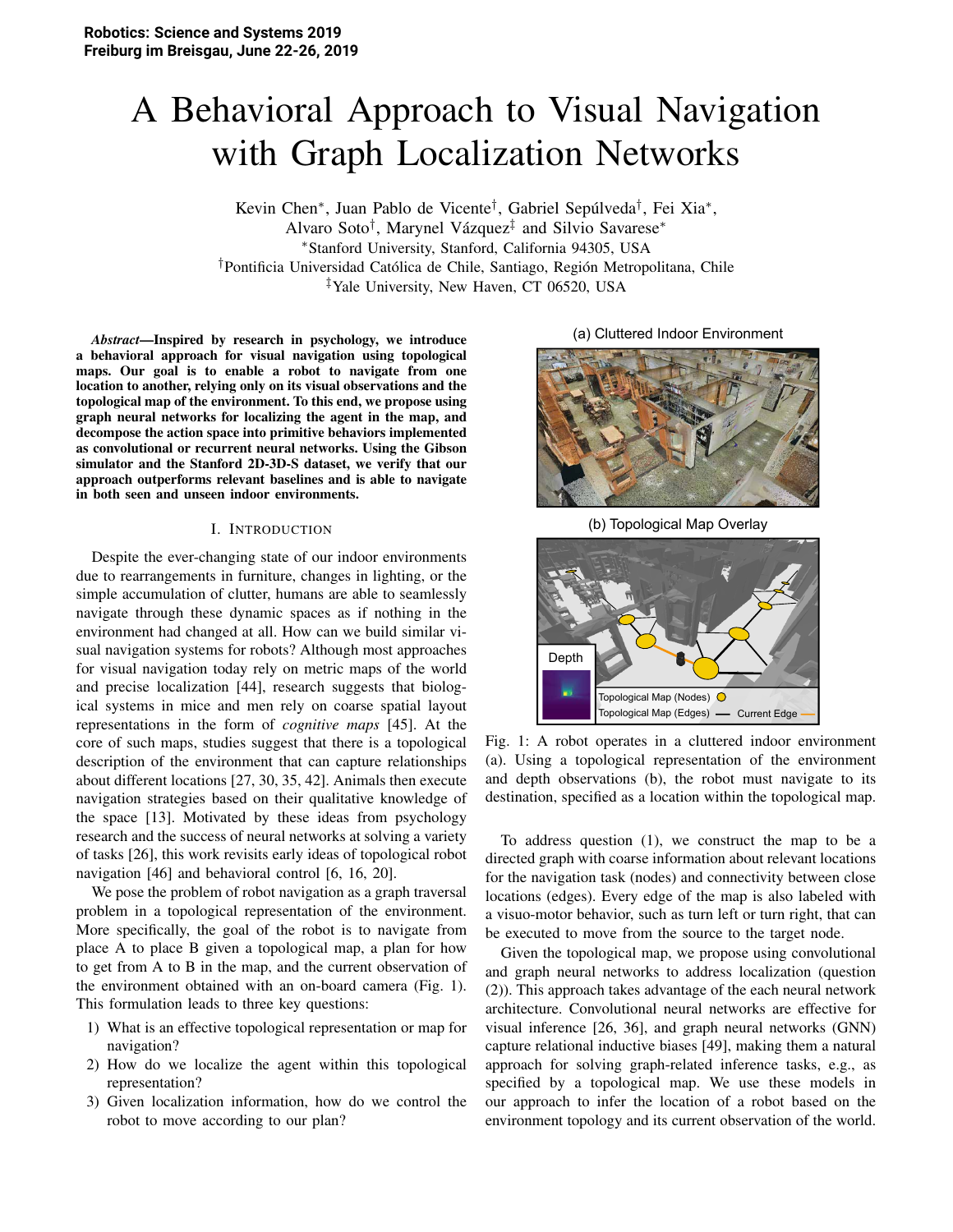Lastly, the robot must determine how to maneuver itself according to the plan (question (3)). By construction, a path in the topological map can be translated to a navigation plan in the form of a sequence of behaviors. It is therefore trivial to determine which behavior to execute given a localization prediction and a plan. We use neural networks to robustly execute the given behavior, and repeat localization and lowlevel control at every timestep (e.g. 5 Hz) to ensure smooth transitions to different parts of an environment.

We tested our approach on the Stanford 2D-3D-S dataset [4, 3], which consists of reconstructed meshes of several university buildings with complex layouts and large amounts of clutter. We first constructed and annotated maps of these environments with the proposed topological descriptions. We then incorporated the maps into the Gibson physics-based simulator [48] and extended the simulator's capabilities to create a testbed for benchmarking robot navigation approaches. We contribute to the community our map specification as well as our tools and data, including a dataset that we created for training the learning components of our system.<sup>1</sup> This dataset is composed of 2,371 long sequences of robot observations (e.g., RGB, depth, and semantic data) of the 2D-3D-S buildings and the corresponding robot locations in the topological maps. Using this setup, we show that our method can navigate more successfully than relevant baselines in both seen and unseen cluttered indoor environments.

In summary, the main contributions of our work are:

• We introduce a specification for topological map design in complex, real-world environments.

• We propose a novel framework for localization and navigation using convolutional neural networks in conjunction with graph neural networks. By using a behavioral approach, we are able to robustly navigate through realistic environments.

• We provide a new dataset of robot navigation trajectories in realistic environments with corresponding topological maps.

• We provide a testbed for benchmarking navigation tasks with topological maps using Gibson. Agents can be controlled through the Robot Operating System (ROS), and our evaluation suite allows us to thoroughly analyze performance.

# **II. RELATED WORK**

Our work aims to leverage the advantages of both classical navigation methods and modern deep (DL) learning approaches. First, we advocate for compositionality  $[1, 2]$ . As in classical approaches, we separate mapping and localization [44] from path planning and control [28]. Second, we use DL techniques for localization and low-level control. Due to limited space, the next paragraphs focus on reviewing close recent efforts, especially for indoor visual navigation. For extensive reviews on robot navigation, we encourage readers to refer to  $[25, 44]$ .

Environment representation: Recently, several environment representations have been proposed for navigation. For instance, Parisotto and Salakhutdinov [33] present a Neural Map that emulates a 2D occupancy grid [11]. Mirowski et al. [32] propose loop closure detection to support navigationrelevant representation learning. Moreover, Savinov et al. [38] implement a topological representation where graph edges relate neighboring visual memories. Using this graph, robot localization is performed using a nearest neighbors approach.

Our proposed topological representation takes advantage of the rich semantic structure behind man-made environments and builds directly from Sepulveda et al. [41]. Through this representation, we avoid reliance on metric information [33] or specific robot poses [18]. Our topological maps are significantly sparser than [38]. Different from Sepulveda et al. [41], we consider a reduced set of primitive behaviors for the edges of our topological maps. This facilitates map creation and leads to more generalizable navigation behaviors. Additionally, our approach is more practical than Sepulveda et al. [41] because it does not rely on artificial visual landmarks for navigation.

**Localization:** A key component of our navigation approach is a localization network that leverages GNNs [5, 40], as a tool to model relational data [49]. To the best of our knowledge, we are the first to use GNNs to pose robot navigation as a graph traversal problem in a topological map of the environment. In robotics, the closest work is Yang et al. [50] that uses graph convolutional networks [24] but in the context of encoding semantic scene priors.

Action space: Many DL approaches are designed for discrete action spaces in order to avoid dealing with low-level mechanics and kinematic constraints. For example, Zhu et al. [52] learn models for target-driven visual navigation and Gupta et al. [17] focus on emulating the Bayesian cycle behind classical SLAM methods [44]. In contrast, the approach that we propose in this work supports continuous action spaces and does not require ground truth odometry information. Our approach reasons at high and low levels of abstraction for planning and motor control, respectively.

Our work revisits ideas from behavioral robotics for lowlevel control [6, 20]. This idea can be related to motor control through primitives in manipulation  $[12, 21, 51]$ , but our goal is not to solve new tasks given demonstrations of an ordered set of actions. Instead, our goal is to execute an abstract navigation plan given a topological map of a realistic human environment.

**Evaluation:** We test our approach using Gibson, an environment for real-world perception [48] of large-scale indoor spaces [3]. Here, we create topological maps for different spaces and extend Gibson by introducing a benchmark for behavioral robot navigation. With this effort, we support others, e.g., [10, 39, 47], in building a rich and extensible environment for robotics research.

# **III. PROBLEM SETUP**

We consider a robot operating in a cluttered indoor environment with the goal of navigating from one node (A) in the topological map to another node (B). In our setup, the agent may not have seen the environment before, so no prior visual information is provided in the map. The ground truth node location A is given to the robot when navigation begins,

<sup>&</sup>lt;sup>1</sup>Project URL: https://graphnav.stanford.edu.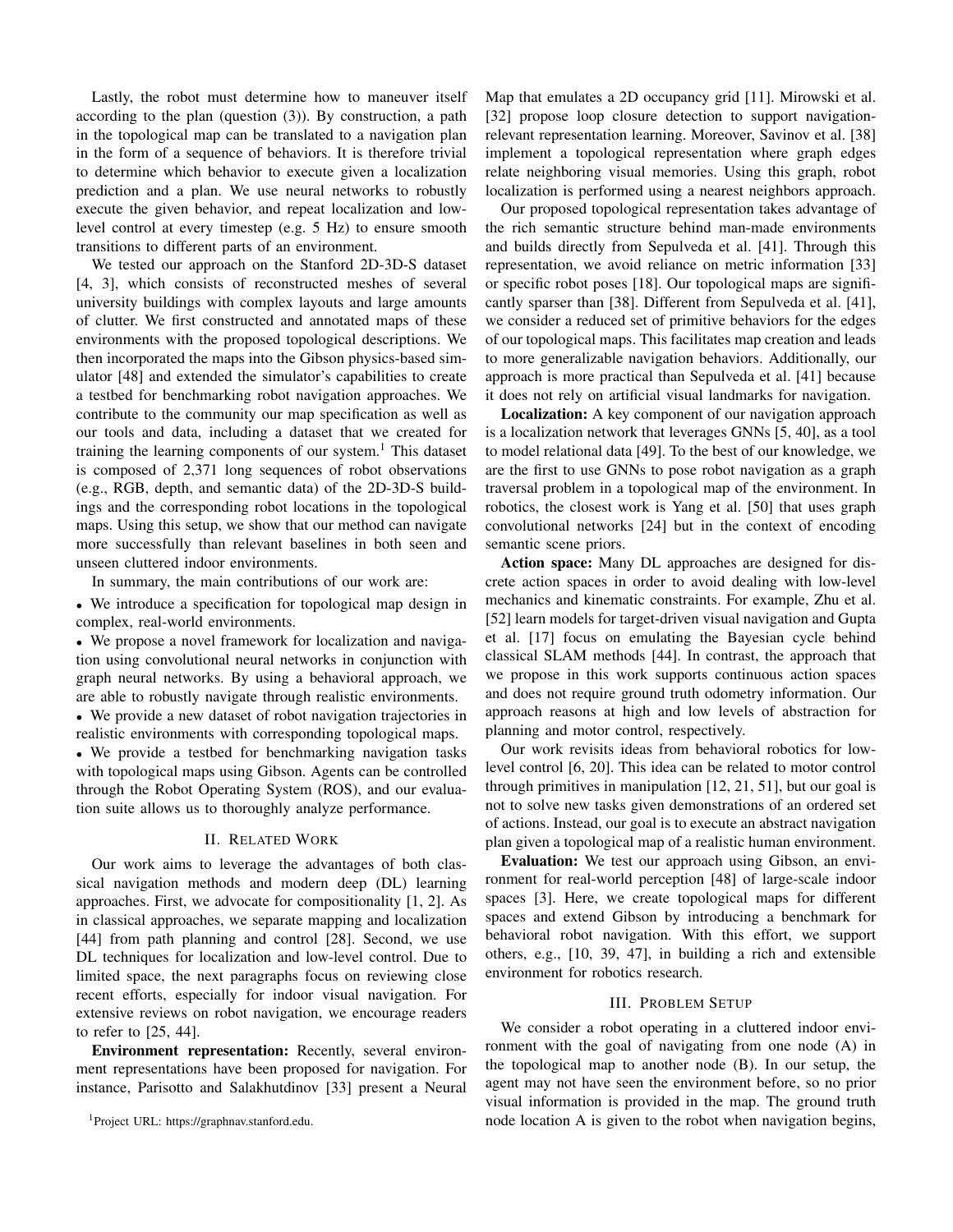

Fig. 2: Map sections in the locality of the agent.

but it must rely on its visual input and the map to reach the desired destination. It is crucial for the robot to avoid obstacles - otherwise it will fail the navigation task.

To mimic realistic physical settings, we consider a ROScontrolled Turtlebot robot navigating in the PyBullet[8]powered Gibson simulator [48] (Fig. 1b). We perform experiments with this robot on environments from the Stanford 2D-3D-S dataset [3, 4]. The dataset was created using a Matterport scanner to capture the geometry of office spaces in three different university buildings. As a result, the floor plans can be very complex and the spaces are filled with clutter including chairs, couches, tables, boxes, and even dollies.

### **IV. TOPOLOGICAL MAP DESIGN**

Inspired by research in psychology [27, 30, 35, 42], we use a topological representation  $-$  a graph  $-$  to encode spatial information about the environment. At a high level, each node in the topological map represents a location. Each edge corresponds to a behavior that allows the robot to get from the corresponding source node to the target node, similar to Sepulveda et al. [41]. However, due to the layout complexity of the naturalistic environments in the Stanford 2D-3D-S dataset, we substantially changed the topological map design compared to Sepulveda et al. [41]. In our work, the map annotations are done manually as described in the next paragraphs. Automating this process is a valuable future research direction.

Our insight behind map design is that the robot should be able to traverse to and from any semantic location (e.g. office 1, office 2, pantry 1, conference room 1, etc.) by composing a *minimal length* sequence of behaviors (edges) as specified by the topological map. We leverage the Manhattan world structure of indoor environments [7] and define the behaviors: {find door (fd), corridor follow (cf), turn left (tl), turn right  $(tr)$ , straight into room  $(s)$ . We reduce the specificity of our behaviors (compared to Sepulveda et al. [41]) in order to simplify the design of topological maps, and make navigation more generalizable and transferable across different scenarios. Intuitively, turning left out of an office should require very similar controls to turning left at a four-way intersection/junction or turning left into a room (Fig. 2a).

To avoid localization ambiguities at each position in the topological map, nodes and edges also have associated orientations. For example, if executing a *corridor follow* behavior in a hallway, it is not clear which direction to travel in, since an agent can move along two opposite directions. To resolve this ambiguity, there are two sets of nodes and edges for each corridor, one for each direction (Fig. 2c).

Each room has a corresponding room node that indicates that the robot is within the boundaries of that space and facing any direction. In this case, if the robot is facing towards the inside of the room, a turn behavior (e.g. turn left out of the room) is not well defined. Thus, to ensure smooth transitions in and out of these enclosed spaces, we also add door nodes to rooms. These door nodes indicate that the robot is positioned at the door and oriented towards the exit of the room (Fig. 2b).

Based on these observations, we formulate the topological map as a directed graph. We apply this representation to real world environments using the following rules:

- 1) Each room in the environment, such as an office or conference room, has its own single node.
- 2) Each room door also has its own node.
- 3) The find door behavior should connect each room node to its door node.
- 4) Corridors have two sets of nodes, one for each direction of the corridor.
- 5) Edges which indicate entering a room should connect to the room node.
- 6) Exiting a room occurs from the door node.

In general, nodes should be placed at any transition point that is, any location that may require a change of behavior. For example, upon approaching the exit to a room, there are many possible behaviors to execute, such as turn left, turn right, or even go *straight* across the hallway into another room. Because this would require a change from the previous behavior (find *door*), a door node should be placed prior to the exit of each room. Likewise, after an agent has turned into a hallway, the robot will likely transition from the turning behavior to a different behavior (e.g. *corridor follow*). Therefore, a node must be placed immediately after the turn to signify the transition. Using this topological map representation, it is then trivial to compute the sequence of behaviors for navigating to and from any location (node) in the map with classical planning algorithms [37].

# V. METHOD

Two challenges for effective navigation with our topological representation are: how to localize the agent, and how to direct the agent along a plan. We organize our navigation approach based on these key problems, as illustrated in Fig. 3.

The first challenge, localization, only needs to be done relative to the topological map. To this end, we propose using a graph neural network in combination with a convolutional neural network (CNN). Once localized, the agent can easily plan paths to any destination in the environment.

The second challenge is how to execute the plan. While the agent continuously updates its localization prediction, it also has to generate motion controls to ensure that it continues to follow the planned trajectory. In our work, for each behavior we implement an individual neural network, which we call a behavior network. These networks take as input the current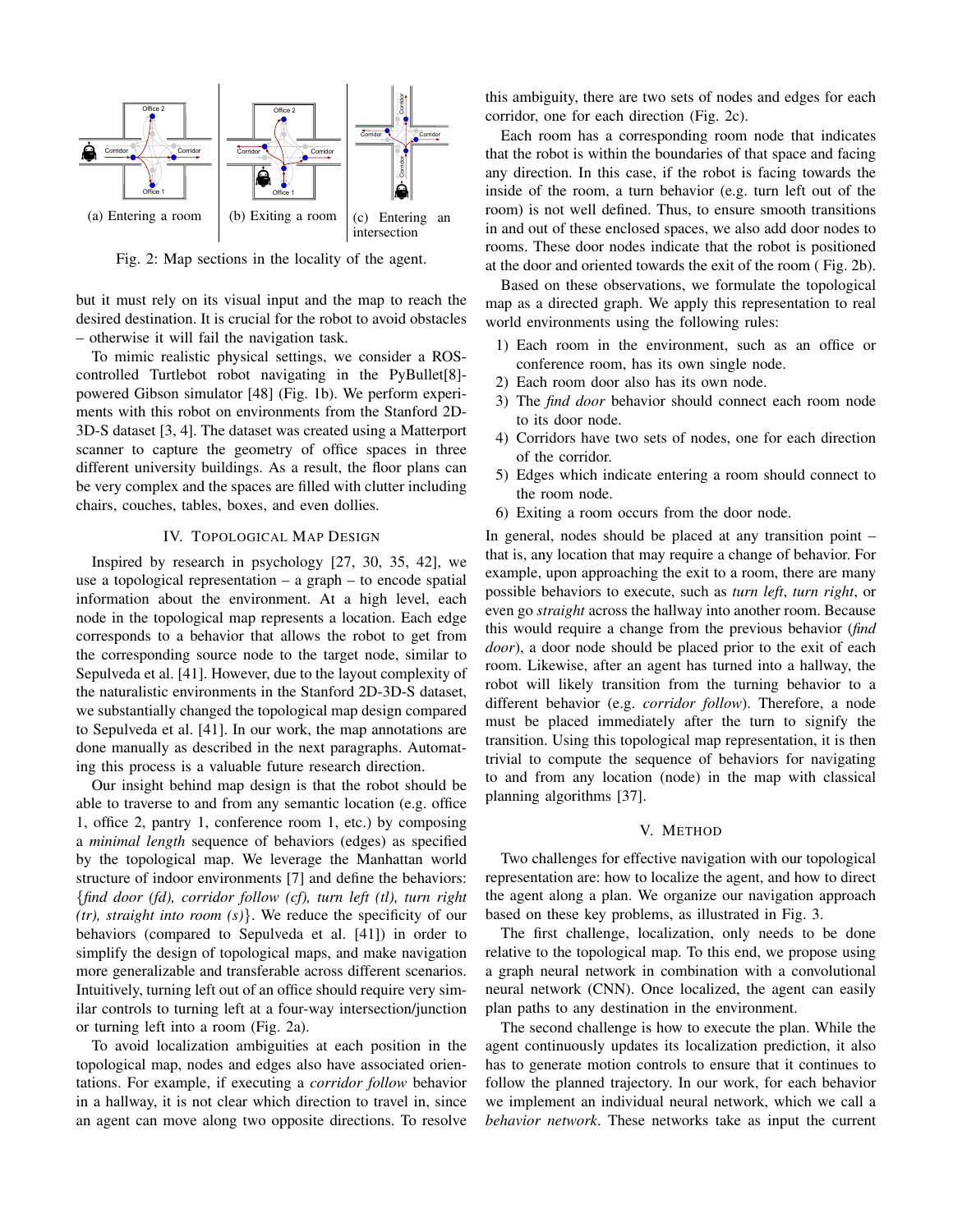

Fig. 3: Our navigation approach addresses localization and behavior selection. Based on the localization estimate from the graph localization network (GLN) and the navigation plan, the agent can select a behavior network for the current timestep. The velocities output from the selected network are used for low-level motor control.

observation of the world  $-$  in our case, a depth image  $-$  and predict low-level velocity commands.

The above components are combined using a simple behavior selection module, which looks up the correct behavior to execute given the localization prediction and the navigation plan. In the case that a localization estimate is not part of the plan, the module continues selecting the behavior from the last valid position that was part of the plan. Localization and behavior selection are repeated (e.g. at 5 Hz) until the agent reaches its final destination or deviates from the expected path.

Sec. V-A provides a brief introduction to graph neural networks followed by a description of the graph representation used in our model (Sec. V-B). Then, we describe the graph localization network (Sec. V-C), behavior selection (Sec. V-D), and, lastly, the behavior networks (Sec. V-E).

#### A. Preliminaries on Graph Neural Networks

First introduced by Scarselli et al. [40], GNNs have been shown to be effective at learning relative inductive biases specified by graph structures. The following overview borrows heavily from the description and notation in Battaglia et al. [5].

We define a directed graph to be a tuple  $G = (\mathbf{u}, V, E)$ , where u is a global feature for the graph and can be interpreted as a feature representation for the entire graph.  $V = {\bf{v}_i}_{i=1:n}$ is the set of vertices/nodes (cardinality  $n$ ) where each  $v_i$  is a feature for node i, and  $E = \{(\mathbf{e}_k, r_k, s_k)\}_{k=1:m}$  is the set of edge tuples (cardinality  $m$ ) for which edge  $k$  connects the source node with index  $s_k$  to the target node with index  $r_k$ . For simplicity, we assume the global, vertex, and edge features have the same dimensionality D. That is,  $\mathbf{u} \in \mathbb{R}^D$ ,  $\mathbf{v}_i \in$  $\mathbb{R}^D \ \forall i \in \{1, \ldots, n\}, \mathbf{e}_k \in \mathbb{R}^D \ \forall k \in \{1, \ldots, m\}.$ 

The basic element of a GNN is a graph network block (GN block). A GN block takes as input a graph  $\tilde{G} = (\tilde{\mathbf{u}}, \tilde{V}, \tilde{E})$  and produces an updated graph  $\tilde{G}' = (\tilde{\mathbf{u}}', \tilde{V}', \tilde{E}')$  which can have arbitrary feature dimensionality. The GN blocks propagate information encoded in graphs according to their structure.

We compose our GNN with sequential GN blocks such that it eventually computes an output prediction for the task. As detailed in Algorithm 1, the computation is done by first updating the edge features, followed by the node features, and lastly the global features. The update functions  $\phi^v(\cdot)$ ,  $\phi^e(\cdot)$ ,  $\phi^u(\cdot)$ and aggregation functions  $\rho^{e\to v}(\cdot)$ ,  $\rho^{e\to u}(\cdot)$ ,  $\rho^{v\to u}(\cdot)$  can be implemented in different ways. In our work, we use multilayer perceptrons for the update functions and summation for the aggregation functions.

#### **B.** Graph Representation

To use GNNs for localization, we must convert the concept of a topological map (Sec. IV) into the representation defined in Sec. V-A. Since nodes in the topological maps have semantic room annotations, we can categorize nodes into one of three possibilities: room, hallway, open space. Similarly, each edge is one of five options: *corridor follow*, *turn left*, *turn right*, find door, straight (into room). Therefore, we represent each node and edge in the map by a feature vector associated with the node or edge's category, similar to Mikolov et al. [31]. The node and edge features are learned jointly with the graph network and are represented as the embedding lookup table in Fig. 4. The global feature, detailed in Sec. V-C, changes at each timestep and is a function of the current visual input.

#### C. Graph Localization Network (GLN)

The goal of the graph localization network is to predict the robot's location in the map based on its current visual observation, its last predicted location, and the entire map represented as described in Sec. V-B. To accomplish this, we use

| <b>Algorithm 1:</b> Computation in a GN Block |                                                                                                            |  |  |  |  |  |  |  |
|-----------------------------------------------|------------------------------------------------------------------------------------------------------------|--|--|--|--|--|--|--|
|                                               | <b>1 function</b> GraphNetwork ( <b>u</b> , $V$ , $E$ )                                                    |  |  |  |  |  |  |  |
| $\mathbf{2}$                                  | for $k \in \{1 \dots m\}$ do                                                                               |  |  |  |  |  |  |  |
|                                               | // update edge features                                                                                    |  |  |  |  |  |  |  |
| 3                                             | $\mathbf{e}'_k \leftarrow \phi^e(\mathbf{e}_k, \mathbf{v}_{r_k}, \mathbf{v}_{s_k}, \mathbf{u})$            |  |  |  |  |  |  |  |
| 4                                             | for $i \in \{1 \dots n\}$ do                                                                               |  |  |  |  |  |  |  |
|                                               | // aggregate incoming edges                                                                                |  |  |  |  |  |  |  |
| 5                                             | let $E'_{i} = \{(\mathbf{e}'_{k}, r_{k}, s_{k})\}_{r_{k} = i, k = 1:m}$                                    |  |  |  |  |  |  |  |
| 6                                             | $\mathbf{\bar{e}}'_i \leftarrow \rho^{e \rightarrow v}(E'_i)$                                              |  |  |  |  |  |  |  |
| 7                                             | $\mathbf{v}'_i \leftarrow \phi^v(\mathbf{\bar{e}}'_i, \mathbf{v}_i, \mathbf{u})$ // update node features   |  |  |  |  |  |  |  |
|                                               | // aggregate updated node/edge features                                                                    |  |  |  |  |  |  |  |
| 8                                             | <b>let</b> $V' = {\mathbf{v}'_i}_{i=1:n}$                                                                  |  |  |  |  |  |  |  |
| $\boldsymbol{Q}$                              | $\bar{\mathbf{v}}' \leftarrow \rho^{v \rightarrow u}(V')$                                                  |  |  |  |  |  |  |  |
| 10                                            | let $E' = \{(\mathbf{e}'_k, r_k, s_k)\}_{k=1:m}$                                                           |  |  |  |  |  |  |  |
| 11                                            | $\mathbf{\bar{e}}' \leftarrow \rho^{e \rightarrow u}(E')$                                                  |  |  |  |  |  |  |  |
| 12                                            | $\mathbf{u}' \leftarrow \phi^u(\mathbf{\bar{e}}', \mathbf{\bar{v}}', \mathbf{u})$ // update global feature |  |  |  |  |  |  |  |
| 13                                            | return $(\mathbf{u}', V', E')$                                                                             |  |  |  |  |  |  |  |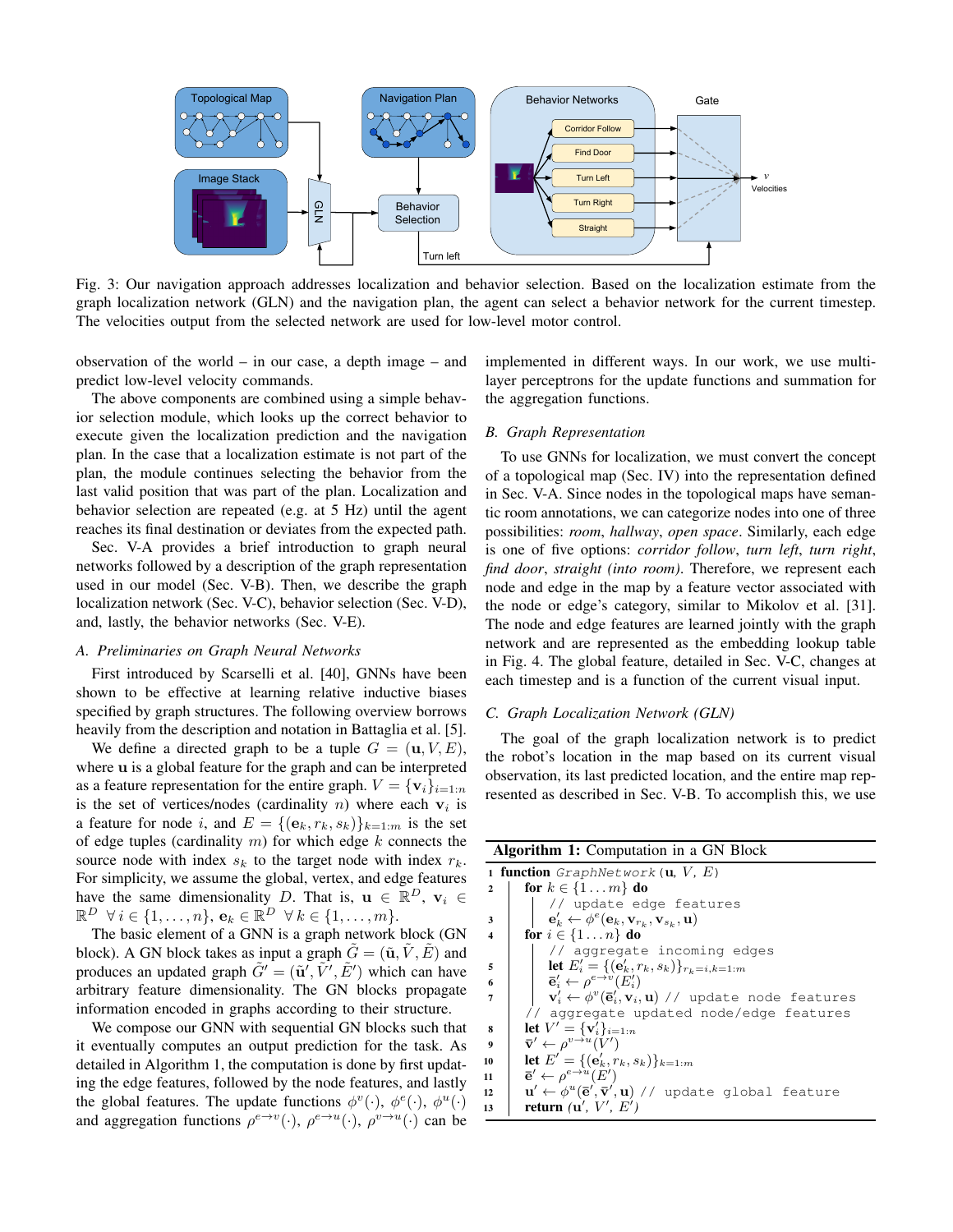

Fig. 4: The graph localization network (GLN) takes three inputs: the depth image stack, the topological map, and the last predicted location. This information is then used to predict the agent's current position within the topological map.

a CNN to process the observations into visual features, which are used as the global feature in our graph representation. In parallel, we crop the graph to the local region around the last predicted location. Then, together with the node, edge, and newly computed global features, the graph is passed through the GNN to predict the agent's current edge in the graph. Note that when navigation begins, the agent is provided with its ground truth location (e.g. office 1). After the initial timestep, the agent relies on its own localization predictions.

More concretely, the inputs to the graph localization network are the graph vertices and edges, the last predicted location, and an image stack I of dimension  $H \times W \times C$ where  $H$  and  $W$  are the image height and width, respectively. To ensure that spatio-temporal information is captured from the visual observations, the agent maintains a stack of the  $C$  most recent depth image frames.<sup>2</sup> The graph localization network then processes these inputs as follows:

1) Computing the Global (Visual) Features: The image stack I is forward passed through a convolutional neural network to compute visual features (Fig. 4). These features are used as the global feature  $\mathbf{u} \in \mathbb{R}^D$  in our model's GNN.

2) Subgraph Cropping: In parallel to the computation of the global features, the topological map is mapped to its graph representation using the node and edge features described in Sec. V-B. Since the graph of the entire environment can be very large and it is unlikely for the robot to move from one side of the graph to another far side, we crop a local region of the map centered on the previous predicted robot location. In particular, we crop a node if it is above a certain number of edges away from the previous predicted location. The localization prediction is then performed on the local subgraph, which also has the added benefit of reducing computation.

The correct localization is at the center of the subgraph at training time, but this may not necessarily hold true at test time due to noisy (previous) localization predictions. To increase localization robustness, we augment the training data by sampling nearby nodes as the center for the subgraph.

3) Graph Neural Network Prediction: To train the graph neural network, we treat the localization problem as a classification task. Given a subgraph S with  $m_s$  edges, the goal is to classify which of the  $m_s$  edges the robot is currently on. In our setup, we use edge classification rather than node classification because edge classification is better defined. For example, at any instant the agent is executing an edge along the navigation plan. In the case of turning left out of an office, it is more natural to claim that the agent is actively executing a turn behavior out of the room than to claim that the robot is still currently located at the room node, even if it has exited the office already. Additionally, the edge carries both source node and target node information, so it is trivial to localize the agent to a (source) node given an edge prediction.

Our network is composed of two sequential GN blocks, with the last block outputting per-edge logits of dimension 1. Let  $m_s$  be the number of edges in the subgraph, y be the index of the ground truth edge, and  $p^e$  be the vector of unnormalized probabilities such that each element  $p_k^e$  is the unnormalized probability that the agent is on edge  $k$ . To train the network, we use a softmax cross-entropy loss on the edge probabilities:

$$
l(\mathbf{p}^e, y) = -\log(\exp p_y^e / \sum_k \exp p_k^e)
$$

#### D. Behavior Selection

To determine the agent's current progress in the navigation plan, the edge probabilities output by the GLN are summed at each source node of the topological graph. The highest probability node is then used by the agent to retrieve the behavior that it should execute next. This process avoids the node localization ambiguity, described in Sec. V-C3, while resolving the edge localization ambiguity illustrated by the equally weighted left and right turn behaviors in Fig. 6. For more details, see the supplementary material.

While the model outlined thus far works reasonably well (see Sec. VII), we can improve performance by filtering noisy and multimodal GLN predictions which may be caused by topologically similar intersections. As an example, we explore using a Bayes filter [15] to improve localization.

We implement a particle filter  $[9, 14]$  with the assumption

<sup>&</sup>lt;sup>2</sup>Although other modalities such as RGB may be used instead, we use depth images (clipped to a maximum distance of 3.5 m) to facilitate with generalization to different scenes which may have diverse visual/color appearances.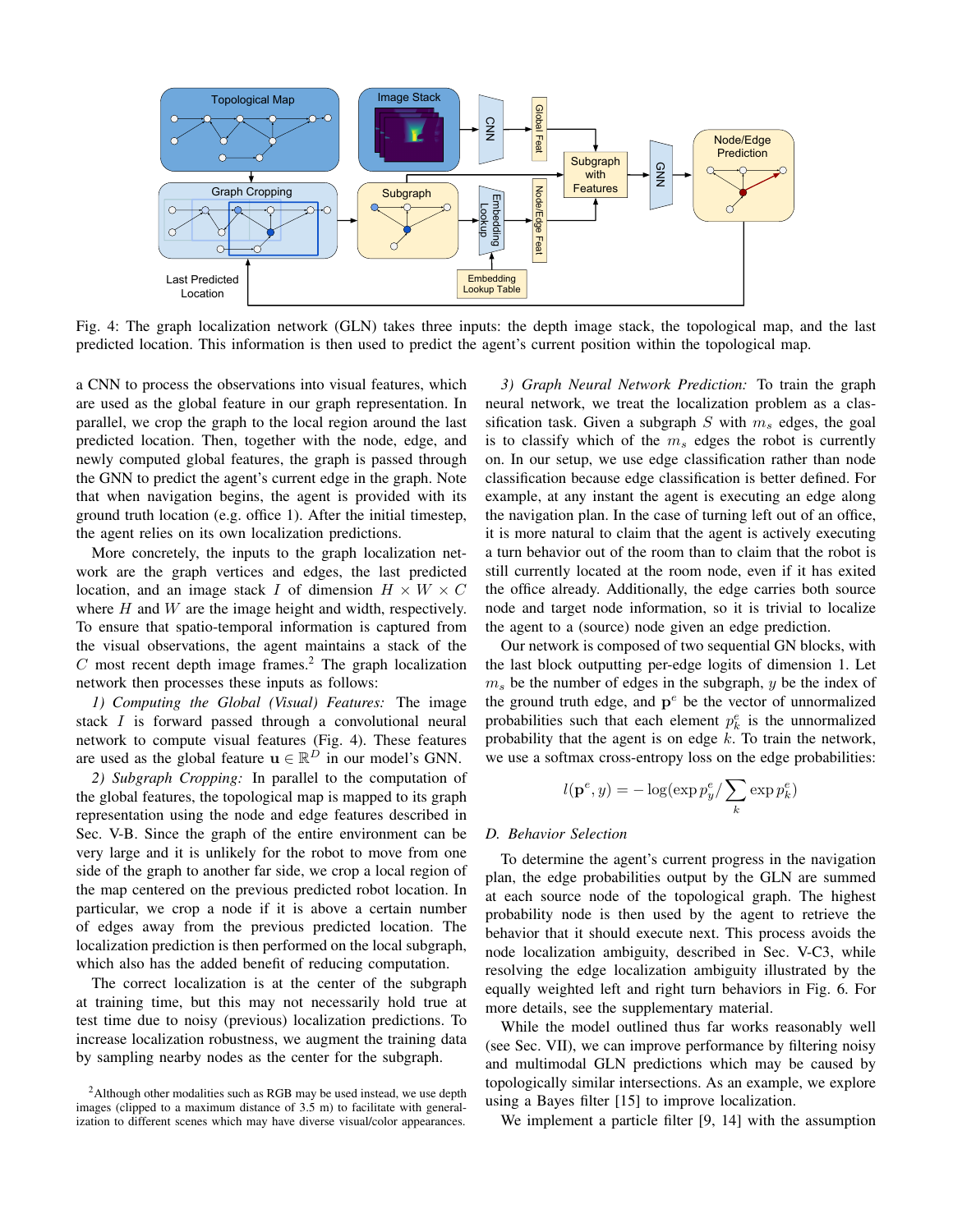that the motion model is unaffected by the control input:  $p(x_t|u_t, x_{t-1}) = p(x_t|x_{t-1})$  where  $x_t$  is the current location and  $u_t$  is the current behavior. For the measurement model  $p(z_t|x_t)$ , we assume that  $p(z_t)$  and  $p(x_t)$  are uniform distributions for all timesteps:  $p(z_t|x_t) \propto p(x_t|z_t)$ . For the transition model, the probability distribution  $p(x_t = x_{t-1}|x_{t-1}) = 0.8$ worked well in practice with equally weighted probabilities on the neighbors of  $x_{t-1}$  and 0 for all other nodes. We use the output of the GLN to approximate  $p(x_t|z_t)$  by summing the outgoing edge probabilities for each node.

#### E. Behavior Networks

Once the robot has been localized, the next question is how to control the robot given coarse localization information. Unlike most prior deep-learning based approaches, we use a behavioral approach for navigation [41]. Our action space is composed of high-level semantic behaviors which take charge of low-level motor control.

We implement the behavior networks as either a convolutional neural network or a recurrent neural network, depending on the specific behavior. The inputs to each network are visual observations (e.g. depth images) and the outputs are the translational and rotational velocities  $\nu = [v_n, v_{\theta}]$  for the robot. For the *corridor follow* and *find door* behavior, we use a CNN similar to the one used for computing the graph global features in Sec. V-C. For all other behaviors (turn right, turn left, straight), we use a Long Short-Term Memory network [19] with a CNN encoder.

We collected a dataset, as detailed in Sec. VI-A, and trained the behavioral networks via behavioral cloning. We used a mean squared error loss on the predicted and ground truth velocities:  $l(\nu, \hat{\nu}) = (\nu - \hat{\nu})^2$ .

# VI. EXPERIMENTAL SETUP

We perform all training and testing in the Gibson simulator, which is powered by the Bullet physics engine [48]. This setup is fairly different from those used by prior DL approaches for navigation. For example, several works use synthetically generated environments which do not accurately represent real indoor spaces [32, 38, 41]. Other approaches have been tested in more realistic house or office settings [17, 18, 47, 50], but they ignore the collision problem entirely and allow the agents to continue their trajectories despite undergoing collisions. In our case, collisions are fatal and result in a failed navigation.

We model the agent as a Turtlebot robot which is operated via ROS. The robot is equipped with a depth camera with a  $150^{\circ}$  field-of-view. This wide angle view alleviates problems with occlusions and doorways. Commands are executed with a frequency of 5 Hz and the robot's velocity is capped at 0.5 m/s. We do not provide ground truth ego-motion to the agent, in contrast to prior works [17, 32, 33].

#### A. Dataset Collection

We collected data within Gibson in order to train the behavior networks and graph localization network. In particular, we ran thousands of navigation tasks in simulation with the ROS Navigation Stack [29] using ground truth odometry and recorded visual observations from the robot (RGB, depth, and semantic information) as well as odometry information. We also injected noise into the velocity commands during data collection in order to teach the agent to recover from poor positioning. In our experiments, we used only depth images for practicality and generalizability to different environments, but provide RGB and semantic data for future endeavors.

After data collection, we used an automated annotation process based on heuristics to label the robot's trajectory data in relation to the environment's topological map. In particular, we labeled frames/timesteps with tags corresponding to the current behavior that is being executed by the robot, the current node/edge that it is traversing, and the semantic location (e.g., room name). In total, we collected 2,371 motion trajectories with an average of 423.56 frames per trajectory. Data collection is further outlined in the supplementary material.

### **B.** Navigation Evaluation Suite

Because our automated process to label robot trajectories can run in real-time, we were able to create an experimental setup for the systematic evaluation of behavioral navigation approaches. Our setup aims to facilitate reproducibility, such that we can easily perform a thorough analysis of the performance of various navigation models in realistic indoor environments. For example, our setup can identify that a navigation approach is very effective at turning from a hallway into another hallway, but struggles with turning from a hallway into an office. We refer to this infrastructure as our *evaluation suite*, and further detail its key features in the next paragraphs.

1) Generation of Navigation Tasks: Our evaluation suite supports sampling navigation plans (random start and end nodes, followed by the shortest path) for the Stanford 2D-3D-S dataset for which we created topological maps. Sampled plans can then be used to evaluate navigation approaches or roll-outs of navigation policies.

In our experiments, we generated a set of navigation tasks separately from the previously mentioned dataset of Sec. VI-A. Their path lengths range from very short ( $< 5$  meters) to very long ( $> 50$  meters). Example trajectories resulting from these tasks can be observed in Fig. 5.

2) Evaluation Metrics: Our evaluation suite supports several metrics. First, it can evaluate navigation performance based on *success rate*, similar to prior work [39, 41]. A success occurs if the robot can follow the navigation plan all the way until the destination without deviating from the path. Conversely, a failure occurs if the robot deviates or gets stuck due to a collision. Second, our suite can evaluate partial plan completion. More specifically, plan completion is measured as the fraction of nodes in the plan that were successfully reached by the agent during navigation. Third, performance evaluation can be conducted in semantically meaningful ways. For example, our suite allows checking the average success rate of a particular *turn* or *junction* in the map, or whether the robot struggles more with turning into offices compared to turning *out of* them. These metrics are particularly useful as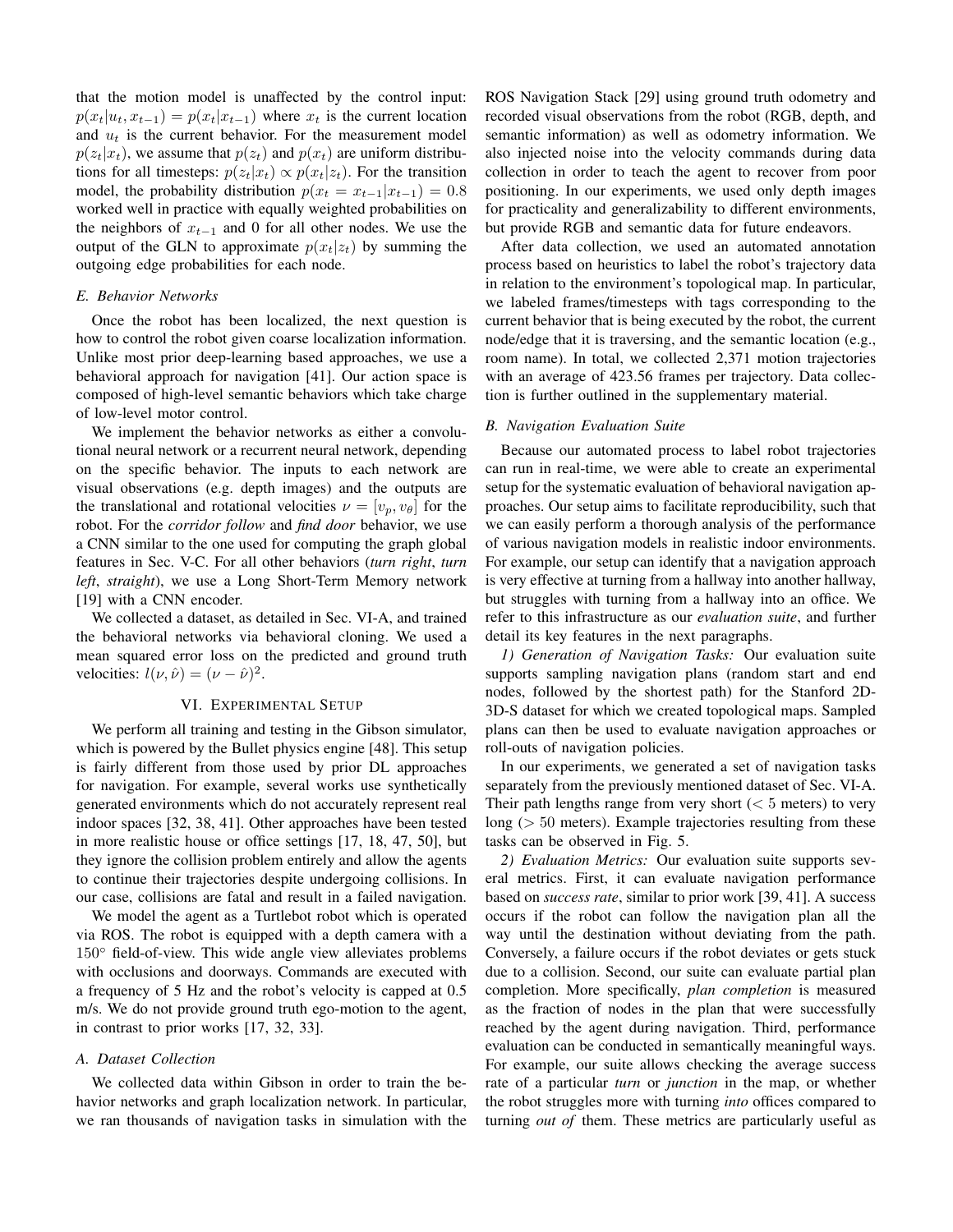

Fig. 5: Examples of executed trajectories by GraphNav with the approximate navigation plan lengths. Seen environments: Areas 1, 6 (A1, A6). Unseen environments: Areas 3, 4 (A3, A4). Best viewed in color.

they provide insight into what kinds of scenarios an approach is likely to succeed or fail in.

#### C. Implementation Details

We implemented all neural networks using PyTorch [34]. We use depth images of  $320 \times 240$  pixels and image stacks of the  $C = 20$  most recent frames where appropriate. Each behavior network is trained individually. For training all networks, we use the Adam optimizer [23] with a learning rate and batch size of 1e-4 and 32, respectively. We implement the CNNs as a series of strided convolution layers with batch normalization [22], and the graphs are encoded using global, node, and edge features of dimension 512. The supplementary material provides additional implementation details.

# VII. EXPERIMENTAL RESULTS

We conduct experiments to evaluate the performance of our navigation approach against several baselines. Following Gupta et al. [18], we use five areas  $\{1, 3, 4, 5, 6\}$  from the Stanford 2D-3D-S dataset in our evaluation. Areas 1, 5, and 6 are used for training, area 3 is used for validation, and area 4 corresponds to testing. It is worth noting that there are only three distinct buildings in the dataset: areas 1, 3, 6 correspond to different parts of one building, whereas area 4 and area 5 are captured in two other different locations. Because each area is unique, with varying size and structure, we report results for all of the train, validation, and test areas.

We divide the navigation tasks into three difficulties based on the number of nodes in the corresponding path: 1 through 10 nodes corresponds to difficulty I; 11 through 20 nodes is difficulty II; and  $> 20$  nodes is difficulty III (see the supplementary material for additional details).

Our evaluation considers 3 baselines:

PhaseNet: This network [51] determines when to transition behaviors by predicting their *phase*, or temporal progress. We implement this network with an LSTM trained with a meansquared error objective on the progress of the behavior.

BehavRNN: Sequence-to-sequence deep learning model [43] trained to perform behavior classification at each timestep with a softmax cross-entropy loss. The model takes as input the current visual observation and the navigation plan (as a sequence of behaviors).

**GTL:** Navigation approach that uses our automated annotation tools for Gibson to compute the Ground Truth Location (GTL) of the robot in real-time relative to the map. To navigate, the robot executes the behavior network according to its current node in the map. The behavior networks used for this baseline are the same as in our approach.

The first two baselines serve to compare our approach with other relevant DL methods for behavioral navigation. The third baseline helps us study the performance of our behavior networks in isolation from potential localization errors induced by our GLN. We refer to our approach in the following sections as *GraphNav* and *GraphNavPF* (with particle filter).

We evaluate approaches based on full plan success rates, per-behavior success rates, and average plan completion. As mentioned before, plan completion is computed as the fraction of nodes in the plan that the agent successfully reached.

## A. Overall Navigation Performance

The quantitative results can be found in Table I. The results show that PhaseNet and BehavRNN models work poorly, resulting in the lowest success rates and plan completion percentages. In contrast, our approach outperforms the PhaseNet and BehavRNN baselines in both seen and unseen areas. For example, in the seen environments (areas  $1, 5, 6$ ), we see an average improvement of 819% and 1,471% in the success rate of GraphNavPF over the PhaseNet and BehavRNN baselines, respectively. Since the baselines also utilize the same behavior networks as the GraphNav models, the improvement in performance is primarily due to more accurate localization. While this difference is not as big in the unseen areas, there is still a substantial difference in performance. For example, Graph-NavPF achieves a 208% and 325% improvement in success rate, and a 40% and 52% improvement in plan completion compared to PhaseNet and BehavRNN on the validation area. On the test area, the improvement is smaller: 44% (PhaseNet) and 158% (BehavRNN). We suspect this is because the test area is very different from the few available training areas.

Fig. 6 shows a qualitative example of how the localization works with GraphNav. While the agent is in the office, the graph localization network correctly predicts the location. As the robot approaches the door, it is unclear in which direction it will turn. At this point, the network weighs the left and right turns equally, which translates to predicting that the agent is at the door node, triggering a behavior transition. Lastly, as the visuals show the robot turning left, the GLN becomes more confident that it is on the edge corresponding to the left turn.

Successful navigation tasks by GraphNav are shown in the four left-most images of Fig. 5. The robot completes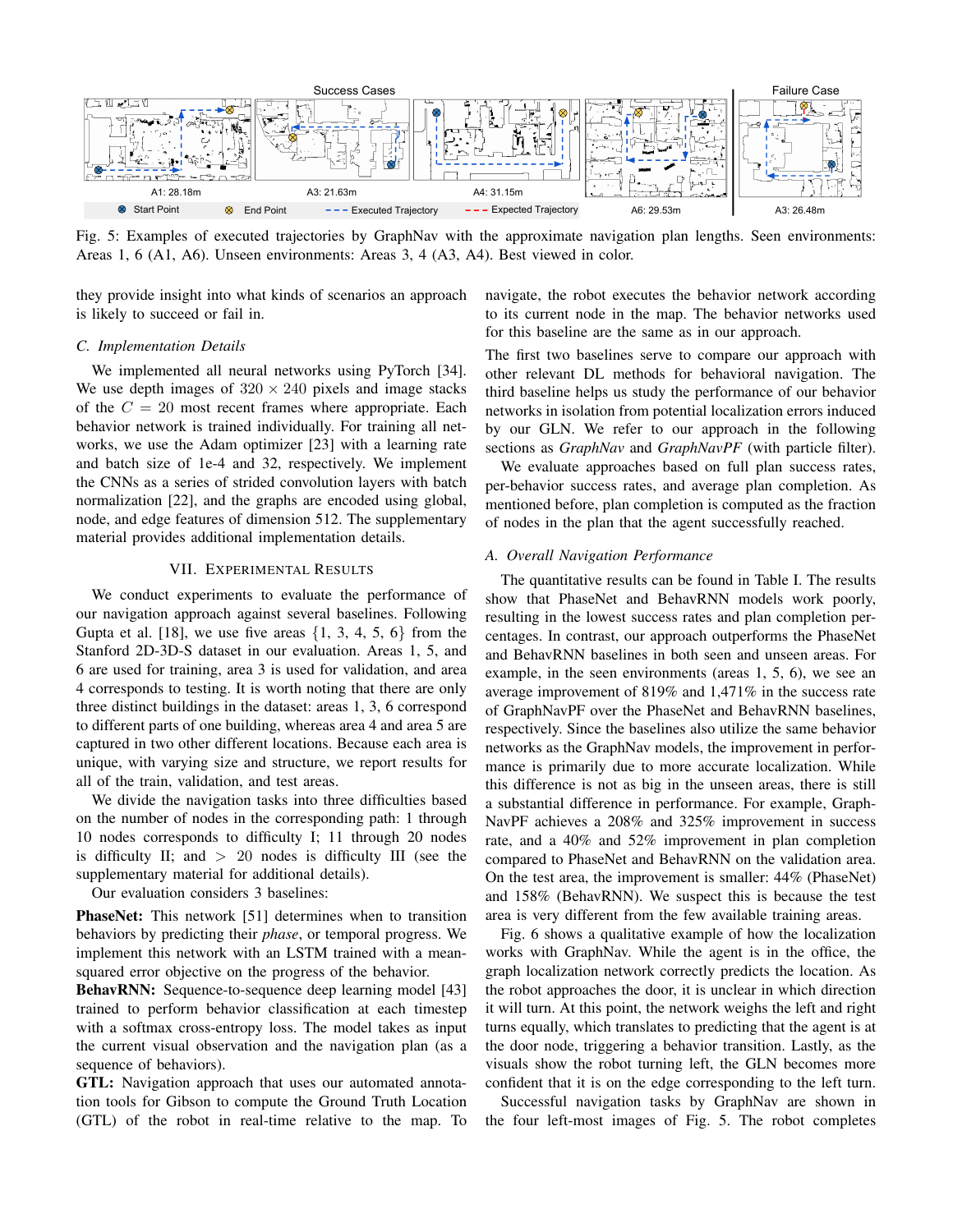|                 | Seen Areas (Train) |             |             |             | Unseen Area (Val) |             |             | Unseen Area (Test) |               |        |             |
|-----------------|--------------------|-------------|-------------|-------------|-------------------|-------------|-------------|--------------------|---------------|--------|-------------|
| Model           |                    |             |             | Total       |                   |             | Total       |                    |               | Ш      | Total       |
| PhaseNet        | 12.0/52.9          | 1.6/37.3    | 0/21.9      | 5.3 / 40.7  | 20.4 / 61.3       | 0/37.8      | 15.3 / 55.4 | 17.9 / 55.4        | 9.3 / 37.2    | 0/24.5 | 12.0/41.9   |
| <b>BehavRNN</b> | 7.6 / 48.1         | 0/26.5      | 0/14.6      | 3.1 / 32.8  | 14.8 / 54.9       | 0/40.0      | 11.1 / 51.1 | 14.3 / 49.5        | 2.3/27.1      | 0/9.3  | 6.7 / 34.5  |
| GraphNav        | 47.0 / 79.9        | 23.9/61.6   | 18.6 / 61.2 | 32.3 / 67.8 | 40.7 / 75.5       | 16.7 / 61.2 | 34.7 / 71.9 | 25.0 / 67.8        | 44.8<br>11.6/ | 0/17.7 | 16.0 / 52.0 |
| GraphNavPF      | 61.7 / 83.3        | 44.0 / 71.8 | 23.6 / 57.1 | 48.7 / 73.8 | 50.0 / 77.6       | 38.9 / 78.1 | 47.2 / 77.7 | 68.7<br>32.1       | 9.3/41.7      | 0/24.5 | 17.3 / 50.9 |
| $GTL^{\dagger}$ | 63.0 / 85.2        | 539/795     | 43.2 / 63.7 | 56.8 / 79.4 | / 86.6<br>74.1    | 83.3 / 88.9 | 76.4 / 87.2 | 57.1 / 77.6        | 46.5/72.0     | 0/33.0 | 48.0 / 72.0 |

TABLE I: Performance comparison using success rate (SR) and average plan completion (PC). The  $\dagger$  indicates that GTL utilizes additional ground truth information. The best performing entries are bolded per area (not including GTL).



Fig. 6: GLN predictions over time. See the text for more details.

| Area ID    | cf         | fd        | tr        | tl        | s        |
|------------|------------|-----------|-----------|-----------|----------|
| $1$ (Seen) | 91.3 (438) | 98.2 (54) | 92.9 (56) | 88.5 (61) | 25.0(4)  |
| $5$ (Seen) | 99.8 (523) | 93.3(45)  | 95.1 (82) | 96.6(88)  | 100(4)   |
| $6$ (Seen) | 94.3 (418) | 98.2 (54) | 83.8 (74) | 97.7 (85) | 55.6 (9) |
| 3 (Unseen) | 96.1 (228) | 97.0 (33) | 98.2 (54) | 92.1 (63) | 75.0 (4) |
| 4 (Unseen) | 95.7 (376) | 87.5 (32) | 81.1 (74) | 92.5 (67) | $-$ (0)  |

TABLE II: Average behavior success rate for the GTL model. Number of attempts for each behavior is in parentheses.

trajectories ranging from 20 m to 32 m. On the right is a failure case in which the robot navigated most of the 26 meter-long trajectory but deviated from the path towards the end.

## B. Performance of the Behavior Networks

Qualitatively, we observe that the behavior networks used in our approach succeed in their assigned task (e.g., follow a corridor) while being robust to collisions with walls and clutter, especially in structured areas. We refer the reader to the supplementary material for more qualitative examples. We verify our observations quantitatively using the GTL baseline, which uses our behavior networks for motion control along with our annotation tool for localization. As can be seen in Table II, the per-behavior success rates, we observe results generally above 80% and even 90%, indicating robustness in both seen and unseen environments.

# C. Limitations

Although our approach significantly outperforms the baselines, there are a few limitations. First, our topological maps were manually annotated and the behaviors were pre-defined. These manual processes limit the scalability of our setup, and the behaviors may not be optimal for navigating in all environments, such as environments with multi-door rooms. In the future, it would be interesting to investigate mechanisms to define topological maps and behaviors in a data-driven fashion.

There is also room for improvement in the navigation success rate (Table I). GTL struggles in certain cases such as large open spaces, which are prevalent in areas 1, 3, 4, and 6. In these spaces, the robot may fail to orient itself correctly and walk into a corner or deviate from the correct path. Recovery is difficult because the clutter prevents the agent from having a direct line-of-sight to the room exit and because the depth camera has a maximum depth 3.5 m.

A second source of error comes from imperfect localization and therefore imprecise behavior transition timing. When this happens, the agent either (1) selects the wrong behavior, or (2) transitions behaviors slightly too early or too late, causing the robot to deviate from the intended path especially since the agent does not anticipate its next behavior.

## VIII. CONCLUSION

We introduced an effective topological map design for behavioral navigation and, to the best of our knowledge, are the first to propose graph neural networks for robot localization. We tested our proposed approach using Gibson and provide an open-source testbed for benchmarking navigation in complex, human environments. Our results show the potential of combining DL with classical robotics, and we hope that our work inspires further research in visual navigation.

## IX. ACKNOWLEDGEMENTS

The Toyota Research Institute ("TRI") and the National Science Foundation (NSF) Graduate Research Fellowship (Grant No. DGE 1147470) provided funds to assist with this research. Any opinion, findings, and conclusions or recommendations expressed in this material are those of the authors and do not necessarily reflect the views of TRI, any other Toyota entity, or the NSF. This work is also partially funded by Fondecyt grant 1181739, Conicyt, Chile.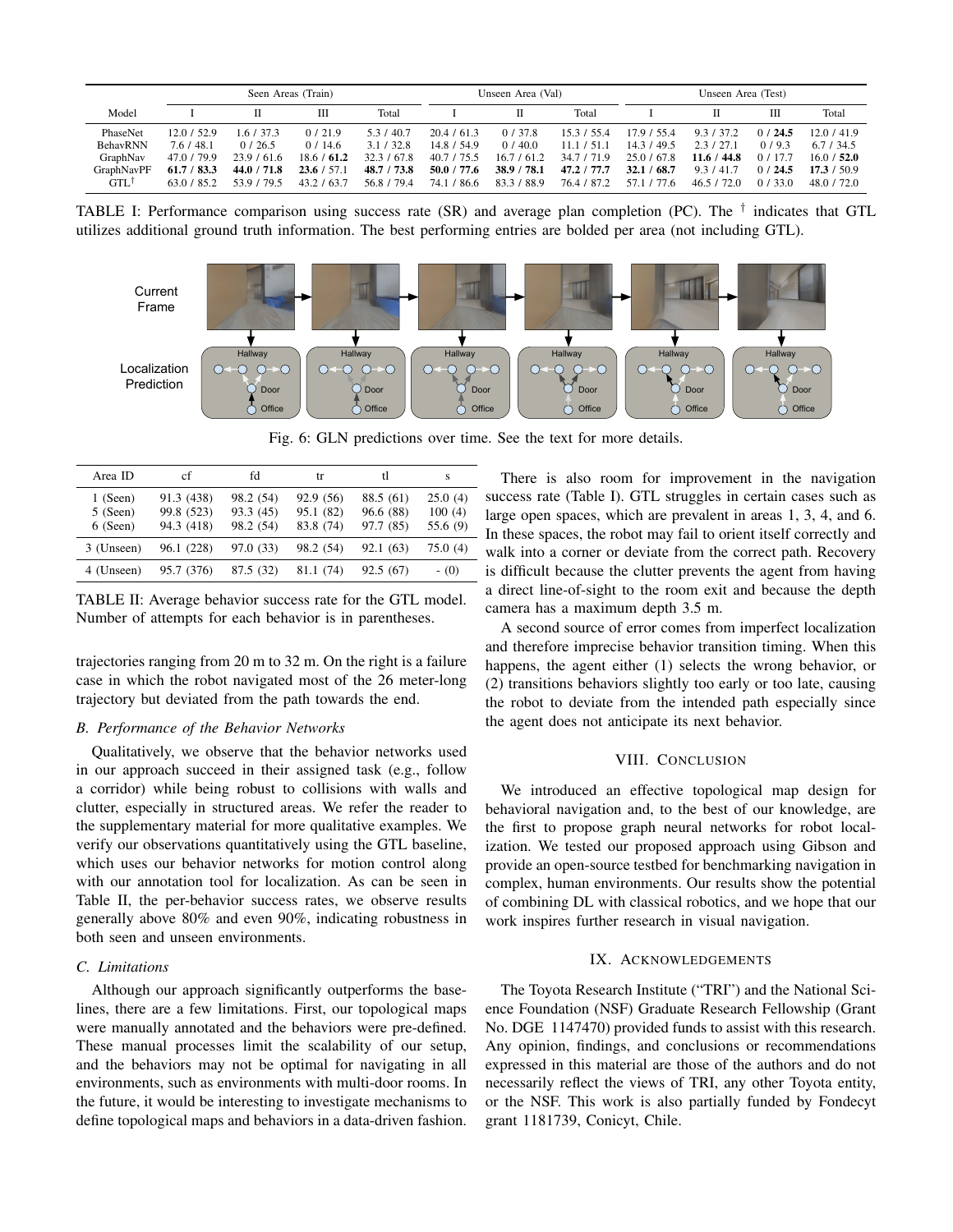#### **REFERENCES**

- [1] Jacob Andreas, Marcus Rohrbach, Trevor Darrell, and Dan Klein. Neural module networks. In Proceedings of the IEEE Conference on Computer Vision and Pattern Recognition, pages 39–48, 2016.
- [2] Jacob Andreas, Dan Klein, and Sergey Levine. Modular multitask reinforcement learning with policy sketches. In Proceedings of the 34th International Conference on Machine Learning-Volume 70, pages 166-175. JMLR. org, 2017.
- [3] I. Armeni, A. Sax, A. R. Zamir, and S. Savarese. Joint 2D-3D-Semantic Data for Indoor Scene Understanding. ArXiv e-prints, February 2017.
- [4] Iro Armeni, Ozan Sener, Amir R. Zamir, Helen Jiang, Ioannis Brilakis, Martin Fischer, and Silvio Savarese. 3d semantic parsing of large-scale indoor spaces. In Proceedings of the IEEE International Conference on Computer Vision and Pattern Recognition, 2016.
- [5] Peter W Battaglia, Jessica B Hamrick, Victor Bapst, Alvaro Sanchez-Gonzalez, Vinicius Zambaldi, Mateusz Malinowski, Andrea Tacchetti, David Raposo, Adam Santoro, Ryan Faulkner, et al. Relational inductive biases, deep learning, and graph networks. arXiv preprint arXiv:1806.01261, 2018.
- [6] Rodney Brooks. A robust layered control system for a mobile robot. IEEE journal on robotics and automation, 2(1):14-23, 1986.
- [7] James M Coughlan and Alan L Yuille. Manhattan world: Compass direction from a single image by bayesian inference. In Proc. of the Seventh IEEE International Conference on Computer Vision, volume 2, pages 941– 947. IEEE, 1999.
- [8] Erwin Coumans and Yunfei Bai. Pybullet, a python module for physics simulation for games, robotics and machine learning. http://pybullet.org, 2016-2018.
- [9] Frank Dellaert, Dieter Fox, Wolfram Burgard, and Sebastian Thrun. Monte carlo localization for mobile robots. In *ICRA*, volume 2, pages 1322–1328, 1999.
- [10] Alexey Dosovitskiy, German Ros, Felipe Codevilla, Antonio Lopez, and Vladlen Koltun. CARLA: An open urban driving simulator. In Proceedings of the 1st Annual Conference on Robot Learning, pages 1-16, 2017.
- [11] A. Elfes. Occupancy Grids: A Probabilistic Framework for Robot Perception and Navigation. PhD thesis, Carnegie Mellon University, 1989.
- [12] J. Felip, J. Laaksonen, A. Morales, and V. Kyrki. Manipulation Primitives: A Paradigm for Abstraction and Execution of Grasping and Manipulation Tasks. Robot. Auton. Syst., 61(3), March 2013.
- [13] Patrick Foo, William H Warren, Andrew Duchon, and Michael J Tarr. Do humans integrate routes into a cognitive map? map-versus landmark-based navigation of novel shortcuts. Journal of Experimental Psychology: Learning, Memory, and Cognition, 31(2):195, 2005.
- [14] Dieter Fox, Wolfram Burgard, Frank Dellaert, and Sebas-

tian Thrun. Monte carlo localization: Efficient position estimation for mobile robots. AAAI/IAAI, 1999(343-349): 2-2, 1999.

- [15] V. Fox, J. Hightower, Lin Liao, D. Schulz, and G. Borriello. Bayesian filtering for location estimation. IEEE Pervasive Computing, 2(3):24-33, July 2003. ISSN 1536-1268. doi: 10.1109/MPRV.2003.1228524.
- Matthias O Franz and Hanspeter A Mallot. Biomimetic  $[16]$ robot navigation. Robotics and autonomous Systems, 30  $(1-2):133-153, 2000.$
- [17] Saurabh Gupta, James Davidson, Sergey Levine, Rahul Sukthankar, and Jitendra Malik. Cognitive Mapping and Planning for Visual Navigation. In Proceedings of the IEEE Conference on Computer Vision and Pattern Recognition, 2017.
- Saurabh Gupta, David Fouhey, Sergey Levine, and Ji- $[18]$ tendra Malik. Unifying map and landmark based representations for visual navigation. *arXiv preprint* arXiv:1712.08125, 2017.
- [19] Sepp Hochreiter and Jürgen Schmidhuber. Long shortterm memory. Neural computation, 9(8):1735-1780, 1997.
- [20] Ian Horswill. Polly: A vision-based artificial agent. In AAAI, pages 824–829, 1993.
- [21] De-An Huang, Suraj Nair, Danfei Xu, Yuke Zhu, Animesh Garg, Li Fei-Fei, Silvio Savarese, and Juan Carlos Niebles. Neural task graphs: Generalizing to unseen tasks from a single video demonstration. arXiv preprint arXiv:1807.03480, 2018.
- [22] Sergey Ioffe and Christian Szegedy. Batch normalization: Accelerating deep network training by reducing internal covariate shift. arXiv preprint arXiv:1502.03167, 2015.
- [23] Diederik P Kingma and Jimmy Ba. Adam: A method for stochastic optimization. arXiv preprint arXiv:1412.6980, 2014.
- [24] Thomas N Kipf and Max Welling. Semi-supervised classification with graph convolutional networks. arXiv preprint arXiv:1609.02907, 2016.
- [25] I. Kostavelis and A. Gasteratos. Semantic mapping for mobile robotics tasks: A survey. Robotics and Autonomous Systems, 66(103):86-103, 2015.
- [26] Alex Krizhevsky, Ilya Sutskever, and Geoffrey E. Hinton. Imagenet classification with deep convolutional neural networks. In Proceedings of the 25th International Conference on Neural Information Processing Systems - Volume 1, NIPS'12, pages 1097-1105, USA, 2012. Curran Associates Inc. URL http://dl.acm.org/citation. cfm?id=2999134.2999257.
- [27] Benjamin Kuipers and Yung-Tai Byun. A robot exploration and mapping strategy based on a semantic hierarchy of spatial representations. Robotics and autonomous systems, 8(1-2):47–63, 1991.
- [28] J.C. Latombe. Robot motion planning. Kluwer Academic, 1991.
- [29] David V Lu, Dave Hershberger, and William D Smart. Layered costmaps for context-sensitive navigation. In